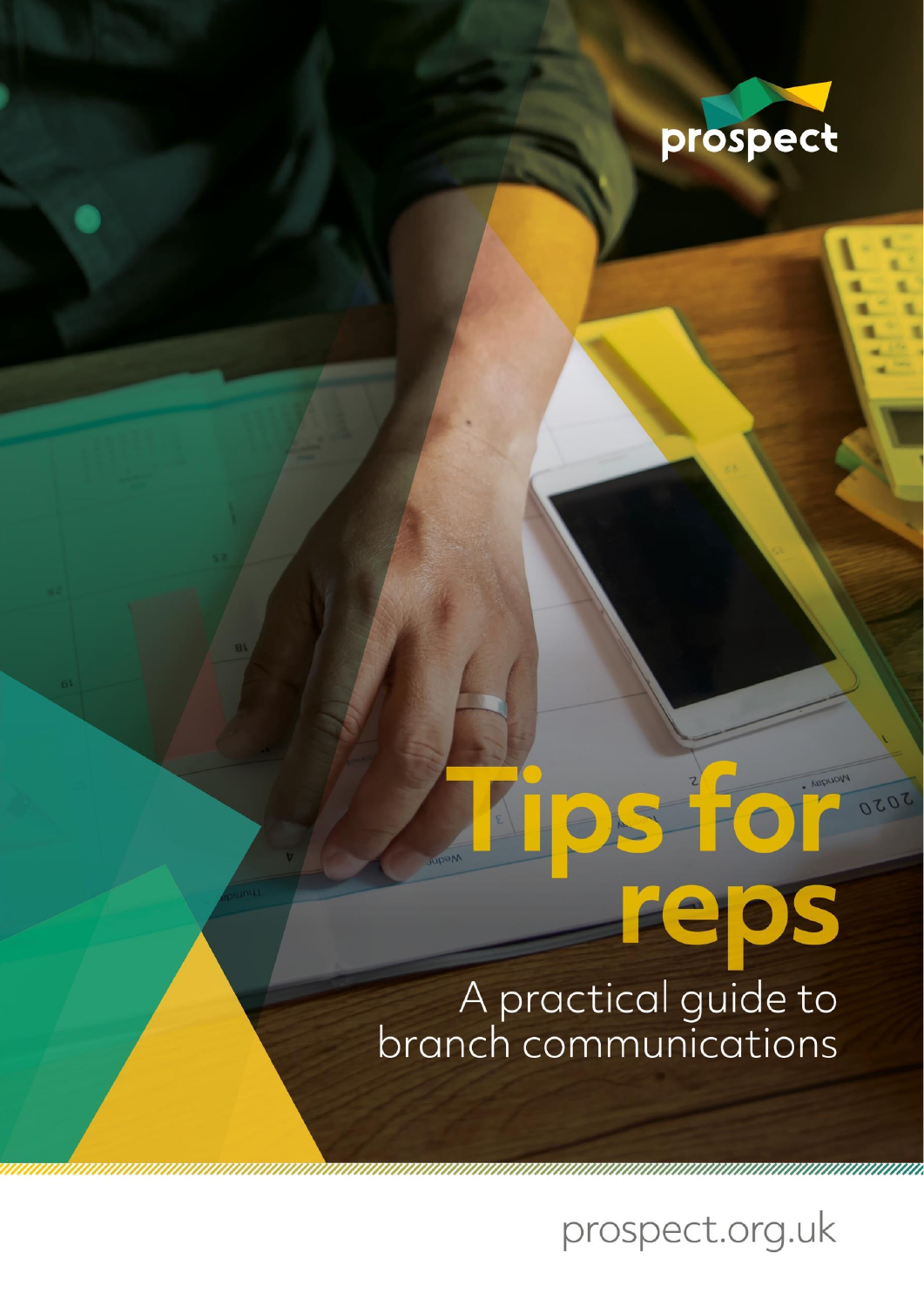# **Tips for reps** A practical guide to branch communications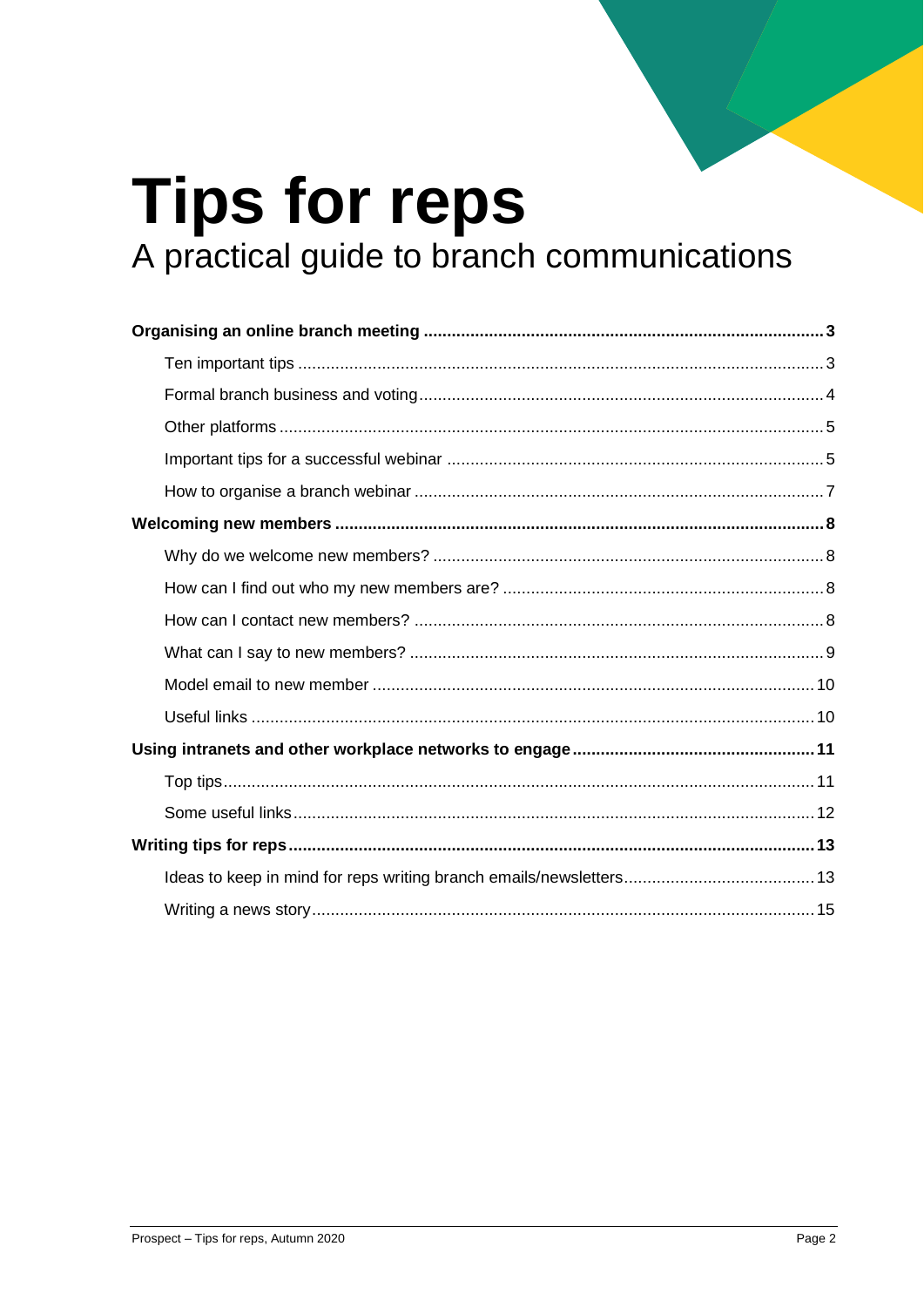# <span id="page-2-0"></span>**Organising an online branch meeting**

Zoom is a great way to keep in touch with your branch, whether that's in one-to-one catch ups or bigger meetings.

You can create a Zoom account at [zoom.us](https://zoom.us/) where you can set up meetings for free although there is a time limit of 40 minutes should you have three or more attendees. Alternatively, you can set up an account with Zoom and pay for bigger and better options which include break-out rooms.

If you're looking to organise with your branch online here are ten top tips to help you get the most out of your digital meetings.

## <span id="page-2-1"></span>**Ten important tips**

- 1. **Recurring meetings** If you're planning to hold a regularly recurring meeting, you can set this up in Zoom via Schedule a Meeting. The meeting template gives you the option to select 'recurring meeting' which means one invite with one URL goes to everyone's email and calendar so you don't need to send out a new invite or link each time.
- 2. **Have a clear agenda**  You might wish to send participants an agenda with any useful materials in advance so members can prepare, and you can save reading time in the meeting. When you start your meeting, welcome people and then outline how the meeting is going to run so they know what to expect and when and how they are going to be able to contribute, whether that's by asking questions or by submitting questions in the Q&A or chat boxes.
- 3. **Keep to time** Online meetings can suffer from the same issues as IRL (in real life) meetings and it can actually be harder for people to maintain concentration and focus remotely. Make sure you say at the beginning how long the meeting will run for, how long you will give to agenda items, and stick to it. If it's going to run over an hour, have a break for people to get up, get a drink and refocus. Remember, free Zoom calls end after 40 minutes.
- 4. **The joy of the mute button** When you create your meeting set it so that participants are muted when they enter. This means you won't get distracted by late-comers and potential external noise. When they want to speak, participants can either unmute themselves or, if you want more control, you can set it so you unmute them. They can indicate they want to speak by using the 'raise your hand' button.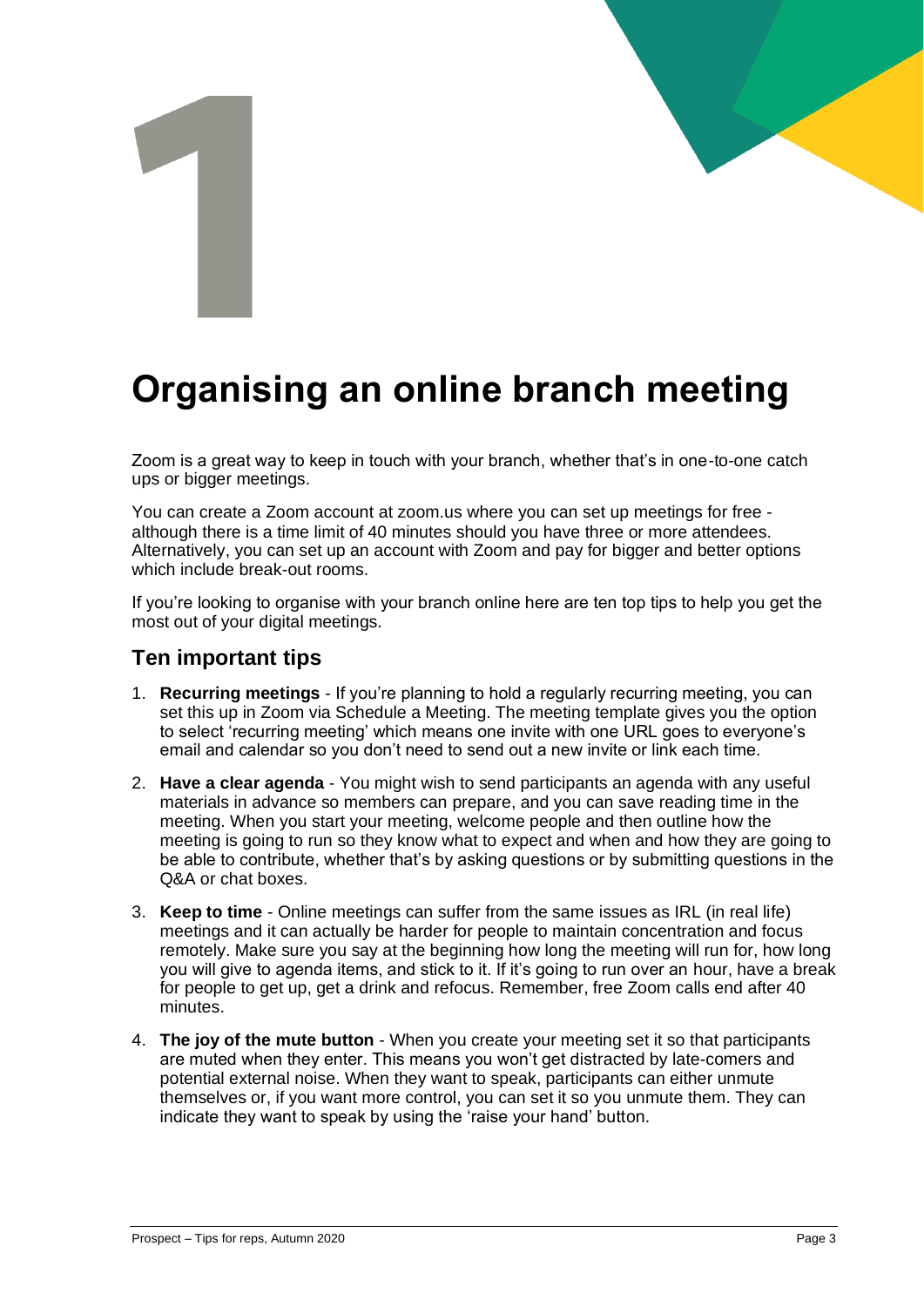- 5. **Share your screen** If you want to share a report or presentation with your members, you can do this easily by sharing your screen. Just press the big green button at the bottom of the screen and pick what you want to share. Other participants can do this too and as host you can stop them from sharing if necessary. If you want a collaborative annotation session for example brainstorming for a campaign, you can share a whiteboard which acts like a flipchart for either yourself to live edit or for participants to annotate using the Annotate button.
- 6. **Record it for re-watching** If you want to record the meeting as a video you can set this up in your settings. It's good practice to let participants know that they are being recorded. You can then send it around to anyone who wasn't able to make the meeting. If you don't want a copy of it but a participant does, they can also manually start to record their screen - but again please ask people to let all meeting attendees know if this is happening!
- 7. **Watch your background** Remember that people will see you and your background so make sure there's nothing you don't want colleagues and members to see. On Zoom you can choose from a range of virtual backgrounds too, from beaches to sports stadiums, so this is always an option if you really don't want people seeing where you're sat, although choose with care depending on the nature of the meeting. There's also a 'touch up your appearance' selection in your settings, which gets rid of any blemishes if you're feeling you need it!
- 8. **What's in a name?** People can edit their names so make sure that they are aware that what might be suitable for a family quiz may not work for a meeting. You can also include your title if you want to have let members know the roles of everyone in the room.
- 9. **Be secure** Zoom encourages you to set a meeting password to ensure that only the people you want to attend can attend. This means anything confidential will be kept that way and guards against any nasty surprises! You can also lock your meeting as soon as everyone you know is attending has arrived. If you're holding a meeting with the wider public use a Unique Meeting ID to avoid any security breaches where hackers can take control of your meeting - what's known as 'Zoom bombing'.
- 10. **Last but not least and we're back to mute** It's good online meeting etiquette to mute when you're not speaking so that background noise doesn't distract other participants. It seems obvious but lots of people forget it and it can really disrupt meetings. Perhaps strangely for a format that encourages face to face interaction, you always need to remember that the golden rule for online meetings if you're not speaking is Mute, Mute, Mute!

# <span id="page-3-0"></span>**Formal branch business and voting**

Whilst Zoom and other platforms do have tools for online voting or polls these may not be suitable for all occasions. For example, they do not necessarily allow us to check whether everyone voting is eligible or that members do not vote twice, so they should be used cautiously.

Snapshot polls though might be appropriate to informally gauge members' views on a call to help inform discussions by a branch committee.

If you are planning on conducting formal branch meetings online then you should speak to your Prospect full-time officer, to discuss the best way forward. We do have our usual ways of organising online ballots, for example on pay. Again, this should be discussed with your full-time officer.

We will also be looking to produce further guidance and support for branches on remote democracy later in the year.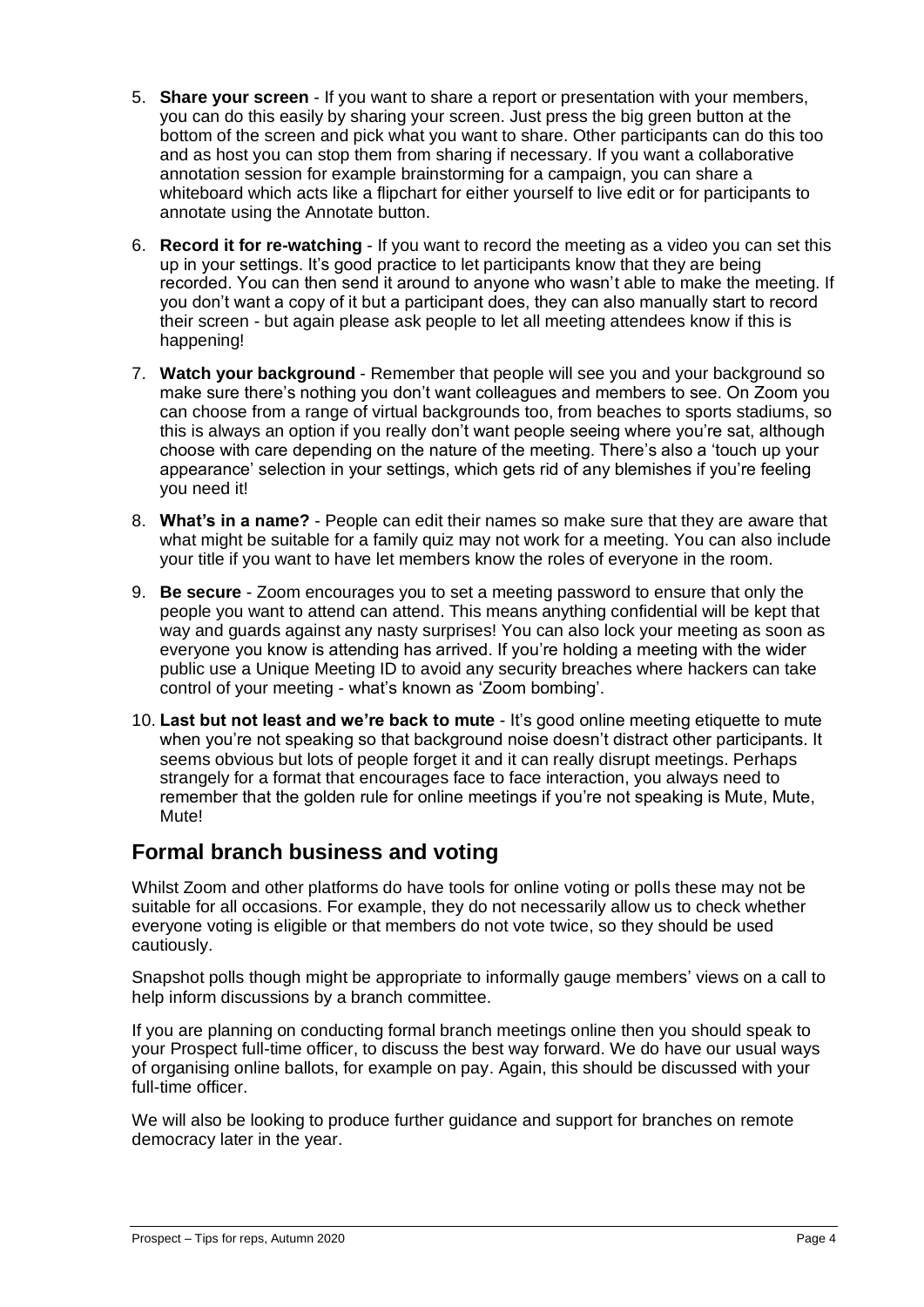# <span id="page-4-0"></span>**Other platforms**

Although the reps' communications survey showed the most common platform in use is Zoom, we know reps use a range of different platforms. Many of the tips above apply regardless of the platform that you choose. Here are some links to help with other common platforms:

- [How to use Google Meet](https://apps.google.com/meet/how-it-works/)
- [Google Meet Tips and Tricks](https://www.digitaltrends.com/computing/google-meet-tips-tricks/)
- [Learn more about Microsoft Teams](https://www.microsoft.com/en-gb/microsoft-365/microsoft-teams/free#:~:text=The%20free%20version%20of%20Teams%20includes%20the%20following%3A,per%20person%20for%20personal%20storage.)
- [Organise conference calls on Skype with one click](https://www.skype.com/en/free-conference-call/)

# **Organising a branch webinar**

You may be familiar with webinars from our series of Prospect and Bectu live online events. Since we launched this series, we've hosted a small number of webinars for branches, sectors or groups within the union.

Compared to online discussions, which work for smaller groups of members, webinars give you the chance to reach upwards of 100 members.

# <span id="page-4-1"></span>**Important tips for a successful webinar**

- **1. Know the difference -** It's really important to know the difference between a meeting and a webinar. A webinar is good for when you have specific speakers doing a presentation or talk, when the attendees watch and listen rather than being seen or heard. A meeting is better for smaller groups where everyone can contribute to the conversation.
- 2. **Preparation -** Ahead of your webinar date, make sure you describe what participants can expect - the theme of the webinar, any internal or external speakers, the start and end time. You can send reminders to members to attend, you can start running polls and you start the chat section. This means members are engaged early, and you have a sense of the opinions and concerns ahead of time. It's also worth letting members know that connection problems are probably due to their internet, so maybe they could try unchecking the 'Enable HD' in the Zoom video settings, or try closing some other applications ahead of time to get the best connection.
- **3. Introduction -** Once the webinar has gone live, introduce who is on the call and what attendees can expect from the session. It does usually take a few seconds for all attendees to have joined the call so make sure you wait for them. You can also welcome people in any chat bar you've set up, and you can remind people about improving their connectivity, answering any polls and whether they can re-watch and share the webinar afterwards.
- **4. Speaker Prep -** Make sure speakers are in a quiet and distraction free environment and, if necessary, you can ask them to join the call a few minutes early (in practise mode) to test out their equipment. If you are joining the webinar late, it would be a good idea to make sure you are muted to avoid any disruption and to keep mute when you're not talking.
- **5. Zoom settings -** There are lots of settings on Zoom to consider when setting up a webinar. Look out for options like enabling the host and panellists to share their video, whether you want to record the session and if you want attendees to register before joining. Once you are happy with the setting for one webinar, you can save this as a template for ones in the future.
- **6. Polling -** You can set up polls before the webinar begins which help the audience engage more in the event as well as being a good opportunity to gauge some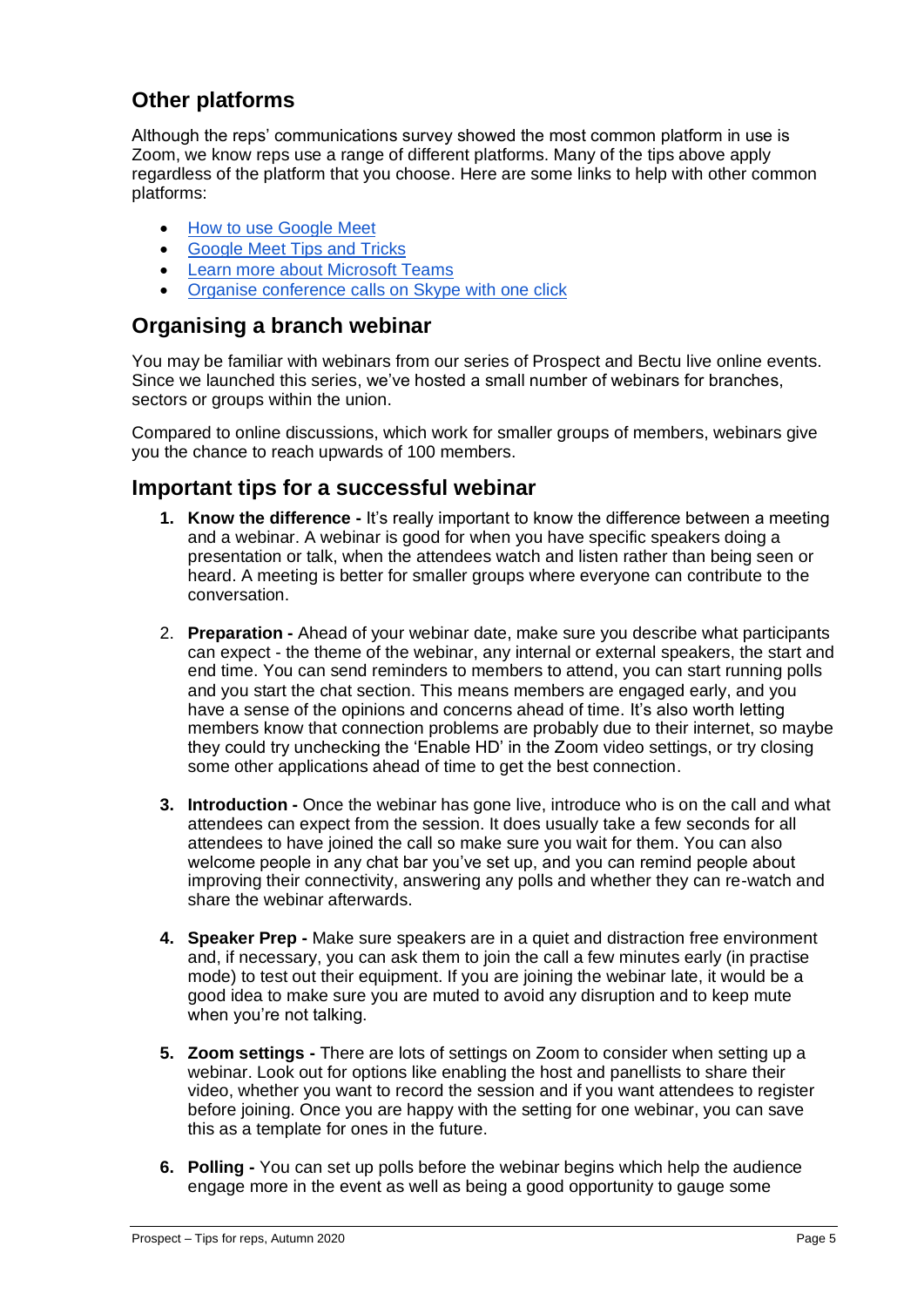information that you can refer to during the session. Keep poll questions short and to the point with, say, three simple options - Yes, No and Haven't decided being the most obvious. Polls aren't supposed to be in-depth surveys, they're just a snapshot of sentiment.

- **7. Q&A -** The Q&A is a great function for people to ask questions anonymously and for you to answer in real time. Attendees can also upvote the questions to the top of the list so you can see and answer the most popular queries. Panellists can type the answer or choose to answer them verbally.
- **8. Plan your time efficiently -** Make sure you stick to time; webinars usually shouldn't go over one hour as online focus is generally less than in real life. In general terms, the total time of presentations should be around 20 mins preferably delivered as a piece to camera with minimum slides, using simple ideas and language to avoid information overload. Allow time for a Q&A, this is an interactive part of the webinar so keeps people engaged. You can read out questions from the Q&A section or invite participants to ask their question themselves on screen.
- **9. Panellists -** You can ask panellists to the webinar via a Zoom invitation. Display full names and titles so attendees know who they are watching, and make sure you give panellists a clear brief about:
	- $\circ$  the topic
	- o the time limits
	- o the numbers and interests of the people attending the webinar
	- o expectations on presentation content and Q&A participation
	- o details of the other panellists

Promote interesting panellists ahead of, and after, the event to secure more sign ups and shares of the recording.

- **10. Recording -** You may want to record the session so you have a recording for those who couldn't make the event. This link can be sent in the follow-up email to both attendees and absentees or uploaded to a YouTube account. You can ask people to share with colleagues who missed the session and also ask them to sign up for any future events you've got booked.
- **11. Safeguarding -** If there is a chance that children may run into your shot, you can consider turning off your camera to avoid any safeguarding issues. Also, unless the session is open to anyone, the registration link should be sent round to attendees only, sharing on social media can increase the chance of Zoom bombing or unwanted guests.
- **12. Virtual backgrounds -** Using virtual backgrounds is a fun way of making your video look more interesting and can also protect your privacy. You can select virtual backgrounds in the setting tab. In settings, there is also an option to 'touch up my appearance' if you would like to blur out any unwanted blemishes.
- **13. Speaker/gallery view -** Depending on the nature of your webinar, you can choose to have panellists displayed all at once on the screen (gallery view) or so just the person speaking is visible to attendees (speaker view.) You can toggle between these once the webinar has started. You can also mute people and turn off their cameras.
- **14. Share screen -** The screen sharing option is really useful when presenting a slideshow or conducting a demonstration. All panellists have this option though, ultimately, the host of the webinar has control over who can share.
- **15. Live captioning -** Although Zoom does not have an option for live captioning at the moment, this is important to consider making your webinar as accessible and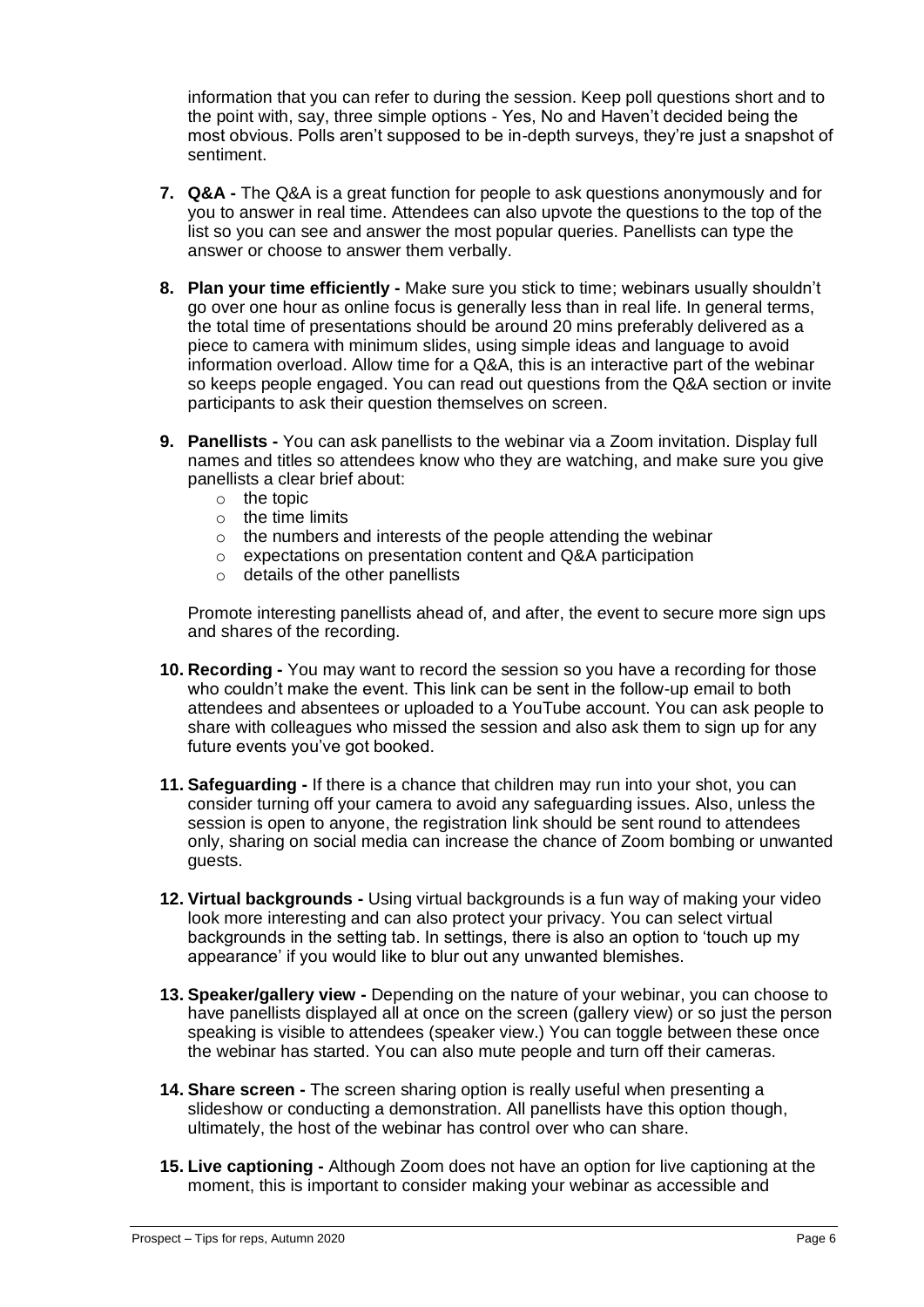inclusive as possible. A quick, free way of live captioning is on a PowerPoint presentation (only available on Microsoft 365) where you can turn on live subtitles in the 'slide show' setting and subtitles appear as you speak. Not 100% accurate, but an option.

# <span id="page-6-0"></span>**How to organise a branch webinar**

The union has a small number of Zoom accounts that can host webinars for up to 500 members. These accounts are prioritised for the Prospect and Bectu Live events but, where account and staff resources allow, we'll try to support branch events. Please discuss your options with your full-time official.

It's worth checking which platform your workplace uses and whether they'd allow you to use it. Microsoft Teams live events functionality offers many of the same features as webinars in Zoom.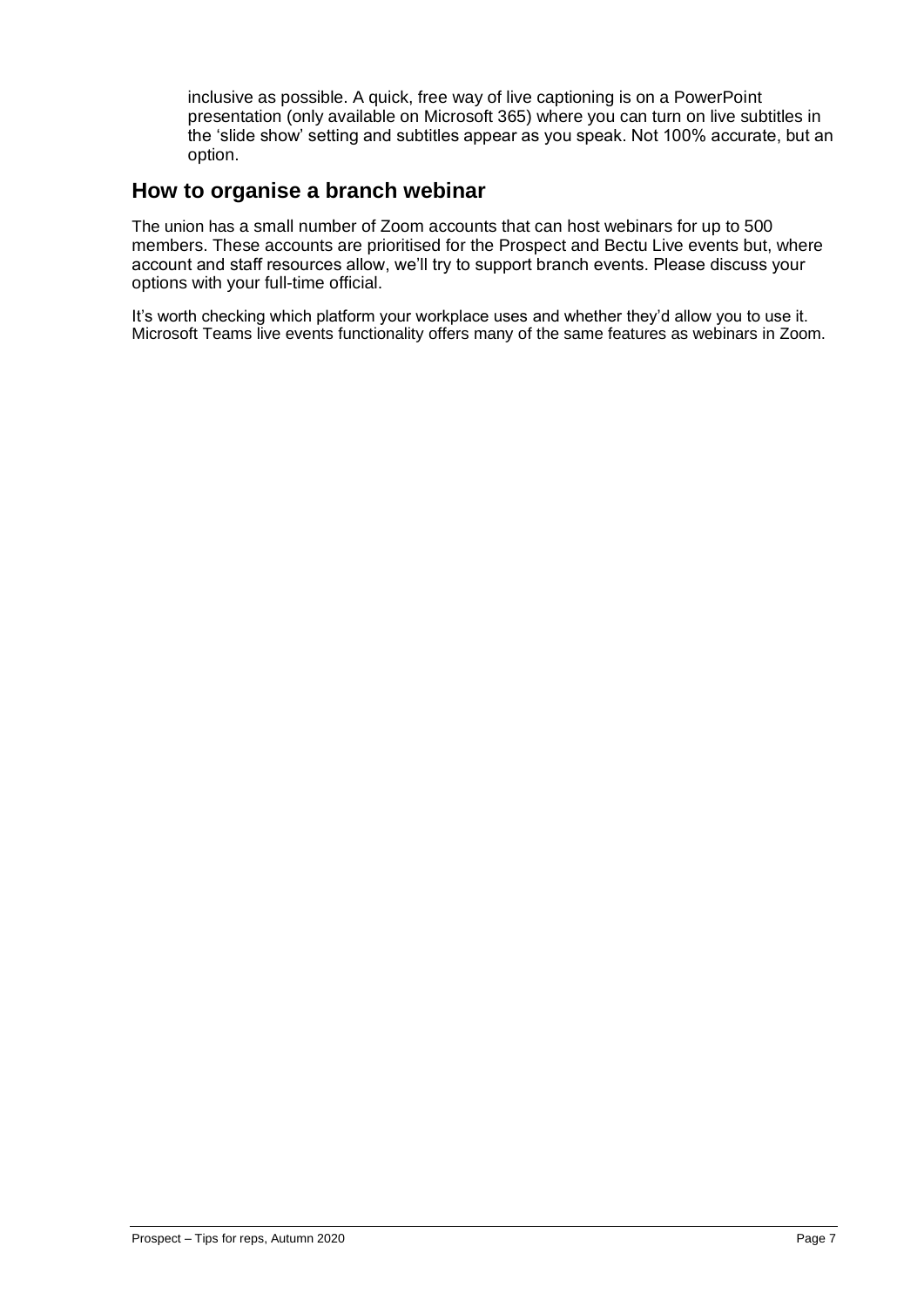



# <span id="page-7-0"></span>**Welcoming new members**

Prospect is one of the country's fastest growing trade unions. We only grow because of the hard work of reps in all our branches to recruit new members. Once members have joined, one of the most important activities is to welcome new members to the branch.

# <span id="page-7-1"></span>**Why do we welcome new members?**

New members are often still forming their opinions of the union.

A warm welcome affirms members' desire to be part of something positive. This initial contact is likely to give new members a good first impression, allow them to put a face to the union and to share any concerns - all of which **increase the chances they will remain a member in the longer term**.

Of course, building relationships offers the chance to **spot members who want to do more in the union** – they may be happy to share information with colleagues and that's one of the first steps to becoming a rep in future.

New members may have valuable or new skills that a branch can use. New members are often the most enthusiastic and some bring valuable or new skills to the branch. We find that some of **our best recruiters under our Member Recruit Member scheme are new members.**

## <span id="page-7-2"></span>**How can I find out who my new members are?**

The Prospect eBranch system lets you generate a list of members who have joined in the last three months. You can set a reminder every quarter to generate this list.

## <span id="page-7-3"></span>**How can I contact new members?**

New members receive a welcome email shortly after they join from the membership department. It's vital that branches welcome their new members too because:

- Many members join to know about what is happening in their workplace. They can bring insight and influence.
- A standard email is quite impersonal. Branches and reps can tailor their communications to local circumstances and encourage a two-way conversation.

There is no one-size fits all approach to communicating with new members. Branches develop their own approach depending on their size, the areas they work in, the number of workplaces they cover and what works well for their particular area.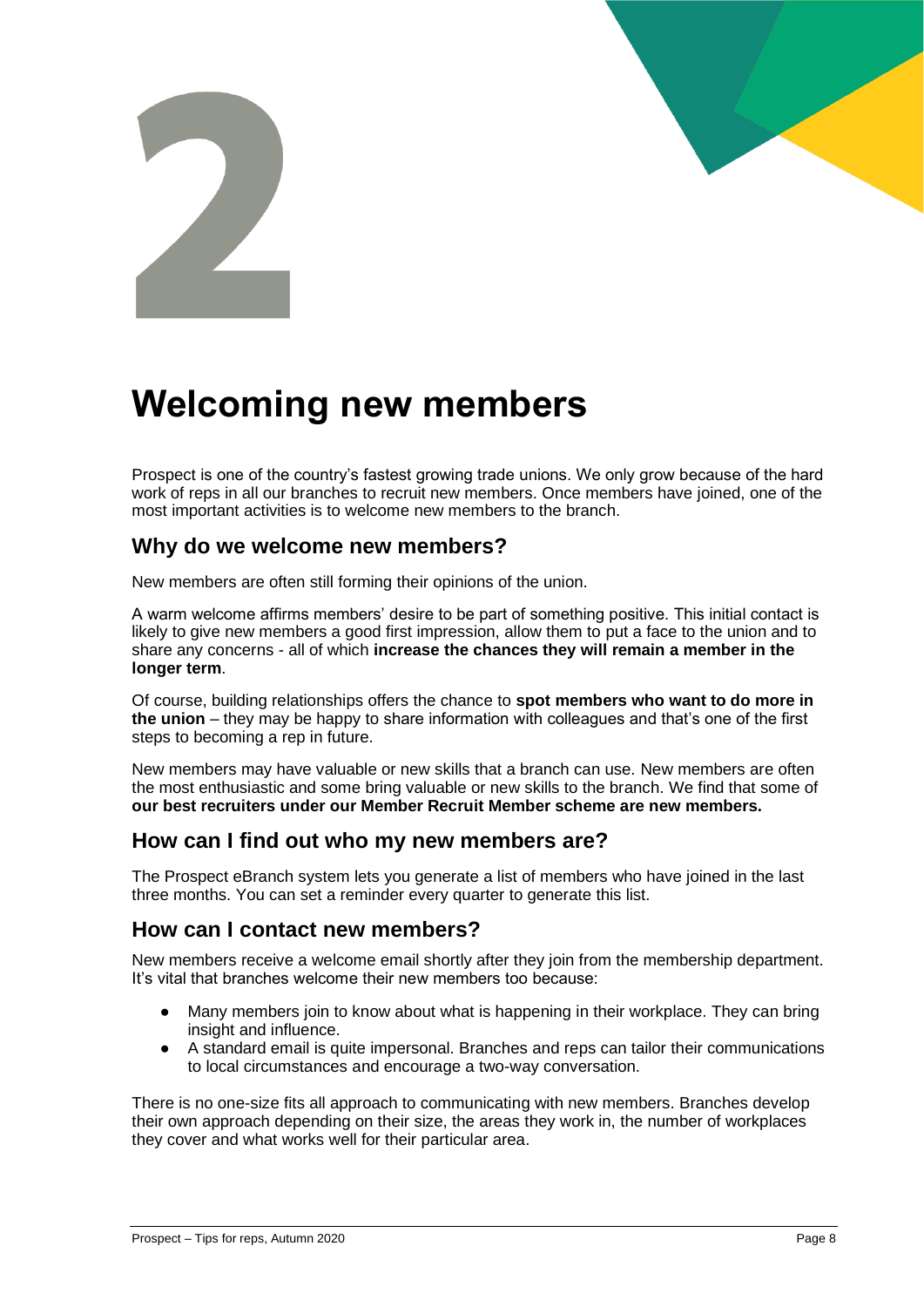Here are some ideas for how you can get in touch with new members:

**Personalised email** – an email to introduce yourself, thank them for joining and asking their views can work really well. It's best to send separate emails to each person as this feels more personal. However, it is slightly more time consuming. If you need to send a group email **always make sure you use the BCC function.**

**Face to face** – introducing yourself as the union rep and thanking them face to face is very powerful. Remember though that some members might not be comfortable with others knowing they have joined and that union membership is protected under the Data Protection Act – so be discrete.

**Drop in or coffee morning** – in person or virtually. Some branches have organised these dropins for new members. Coming along to something for the first time can be a little daunting, so make sure you emphasise that no prior knowledge is needed, and it is a chance to find out more with their colleagues.

**New member webinar** – branch officers can share information using a platform like Zoom and members can join from various workplaces or home. Make sure you leave plenty of time for new members to speak and ask questions.

**Social media** – We always try and amplify when someone says on their social media account that they have joined. Reps and branches can do the same by 'liking' or replying with a welcome message - be sure not to identify someone as a member if they haven't done so themselves.

**New member welcome pac**k – if you have a lot of information to share, you could create a branded a welcome document in Word or Publisher - various templates are at prospect.org.uk/ambition - to send alongside a welcome message.

# <span id="page-8-0"></span>**What can I say to new members?**

Here are some topics you could cover in your communications. You don't want to overwhelm the new member so choose the right topics depending on the circumstances in which they joined:

Say thank you for joining, we're delighted to welcome you to a branch with (INSERT NUMBER) members

#### **If they've joined from a workplace with no apparent issues, then:**

- Talk about some of the areas or issues that the branch is working on at the moment
- If you're face to face, on the phone or text you can ask open questions about why the member joined - there might be a reason so there might be potential for further new joiners

#### **If they're joined from a workplace with known issues, then:**

- Ask open questions about their experiences of the workplace
- Talk about how the branch is working on these issues at the moment

#### **You can cover the following points as a face to face conversation unfolds, but limit yourself to the most important 'ask' or share of information over any other channel:**

- Let them know what communications they can expect from the branch and how often.
- Let them know how they can get in touch locally and nationally if they ever need any help.
- $\bullet$  Mention any branch activities coming up for example a social meeting.
- Encourage people to come along to social or branch meetings, but don't make this the only way to become involved. Some people may find a meeting difficult, but it doesn't mean they wouldn't want to do something else to help out.
- Don't be afraid to ask if a member can do something to help, but start small, putting up a poster maybe or wearing a union lanyard in the office. Even if someone is enthusiastic don't try to make them become branch secretary right away.
- Tell them about the member benefits and the Member Recruit Member scheme and that they can use them straight away.
- You might want to include details of how the branch works and the key officers. Avoid too much detail about the branch rules or constitution.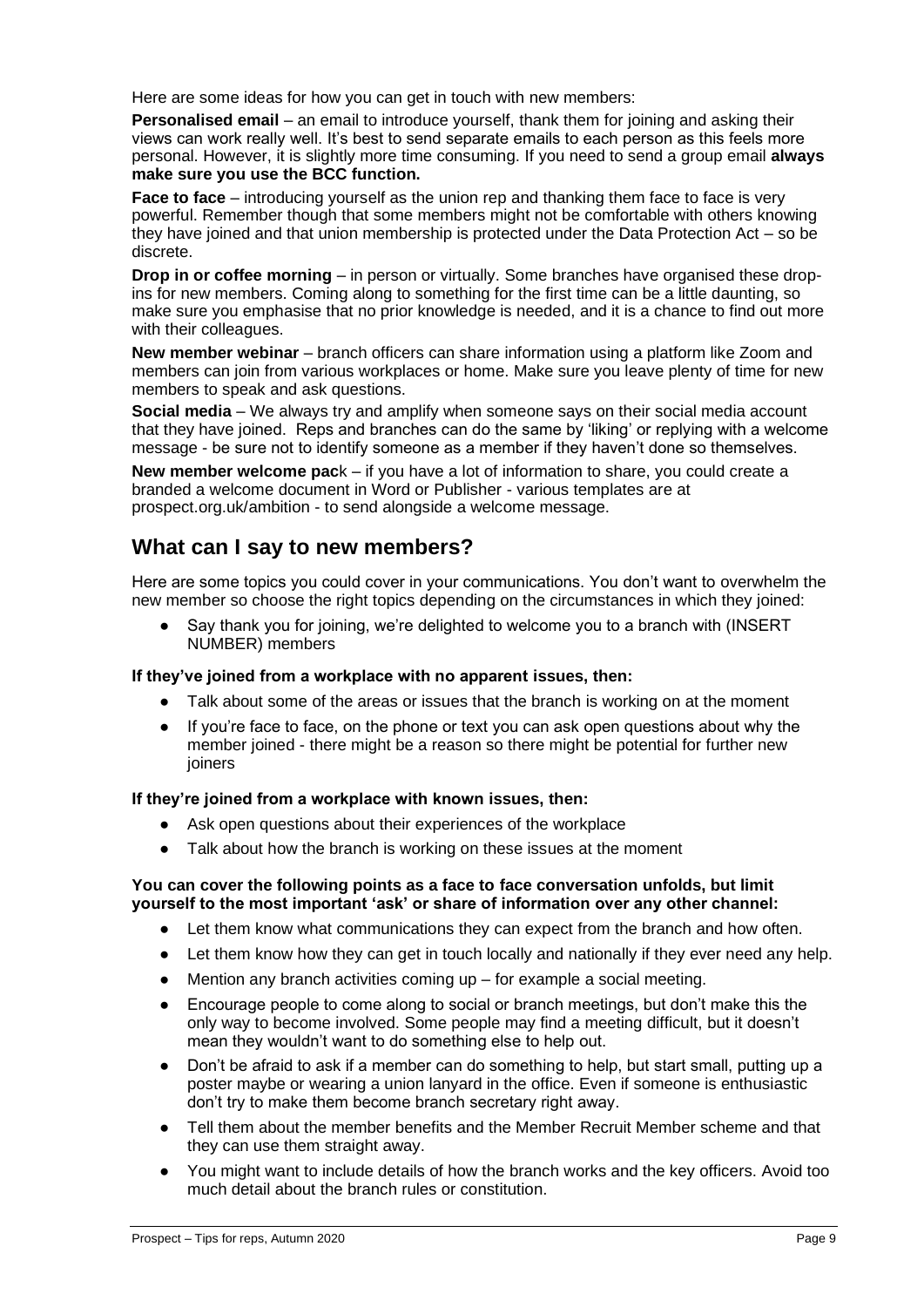● If you need to share a lot of information, try following up with the key points in an email, and point to further content on the website or other documents.

# <span id="page-9-0"></span>**Model email to new member**

Here is some model text. Obviously if you know the new member directly you may wish to make it more personal.

Dear XXXXX

I am emailing to introduce myself as the <INSERT POSITION> of the Prospect union <branch/section> at <organisation>. I also work as a <JOB TITLE> in <DEPARTMENT/TEAM>.

It is great to see that you have joined our Prospect branch, you're now part of a group of HOW MANY members working together to make <ORGANISATION> as good as possible for you and your colleagues.

I wanted to make sure you had my contact details in case you ever need them. The details of the main Prospect reps (including mine are):

● *<Insert details of reps here – you may not need to include every rep, but normally best to include more than one if possible, in case a member needs to get in touch, and you are on leave etc>*

From time to time, we'll send you details about our Prospect meetings which offer a great opportunity to talk to other members and feedback about working here.

*<If you have a prospect channel on the intranet or similar here is a good place to add the details>*

There is also a lot of information and support available from the Prospect website nationally.

- [General workplace advice](https://prospect.org.uk/get-support/)
- [Detailed member guides](https://members.prospect.org.uk/resources/guides-factcards/members-guides) (you will need to sign-up to the website and login to see them all)
- [Networks](https://prospect.org.uk/get-involved/causes-you-can-get-involved-in/) including the **BAME** and [LGBT+](https://prospect.org.uk/get-involved/lgbt/) networks
- [Legal services](https://prospect.org.uk/member-benefits-legal-fees/) including free wills service
- [Money-saving benefits](https://prospect.org.uk/member-benefits-money/)

If you need to get in contact with Prospect nationally – for example to change you address or if your earnings change - then you can email, web chat or phone: [prospect.org.uk/contact-us/](https://prospect.org.uk/contact-us/)

Lots of members like to get more involved in the branch, from updating notice boards through to working on issues like health and safety and the environment. If you can spare a little time, please let me know.

Yours

**XXXXXX** 

# <span id="page-9-1"></span>**Useful links**

- <https://www.yourmembership.com/blog/make-new-members-feel-welcome/>
- <https://blog.memberclicks.com/how-to-write-an-effective-new-member-welcome-email>
- [http://beta.suefroggatt.com/resources/member-retention/items-to-include-in-a-welcome](http://beta.suefroggatt.com/resources/member-retention/items-to-include-in-a-welcome-pack/)[pack/](http://beta.suefroggatt.com/resources/member-retention/items-to-include-in-a-welcome-pack/)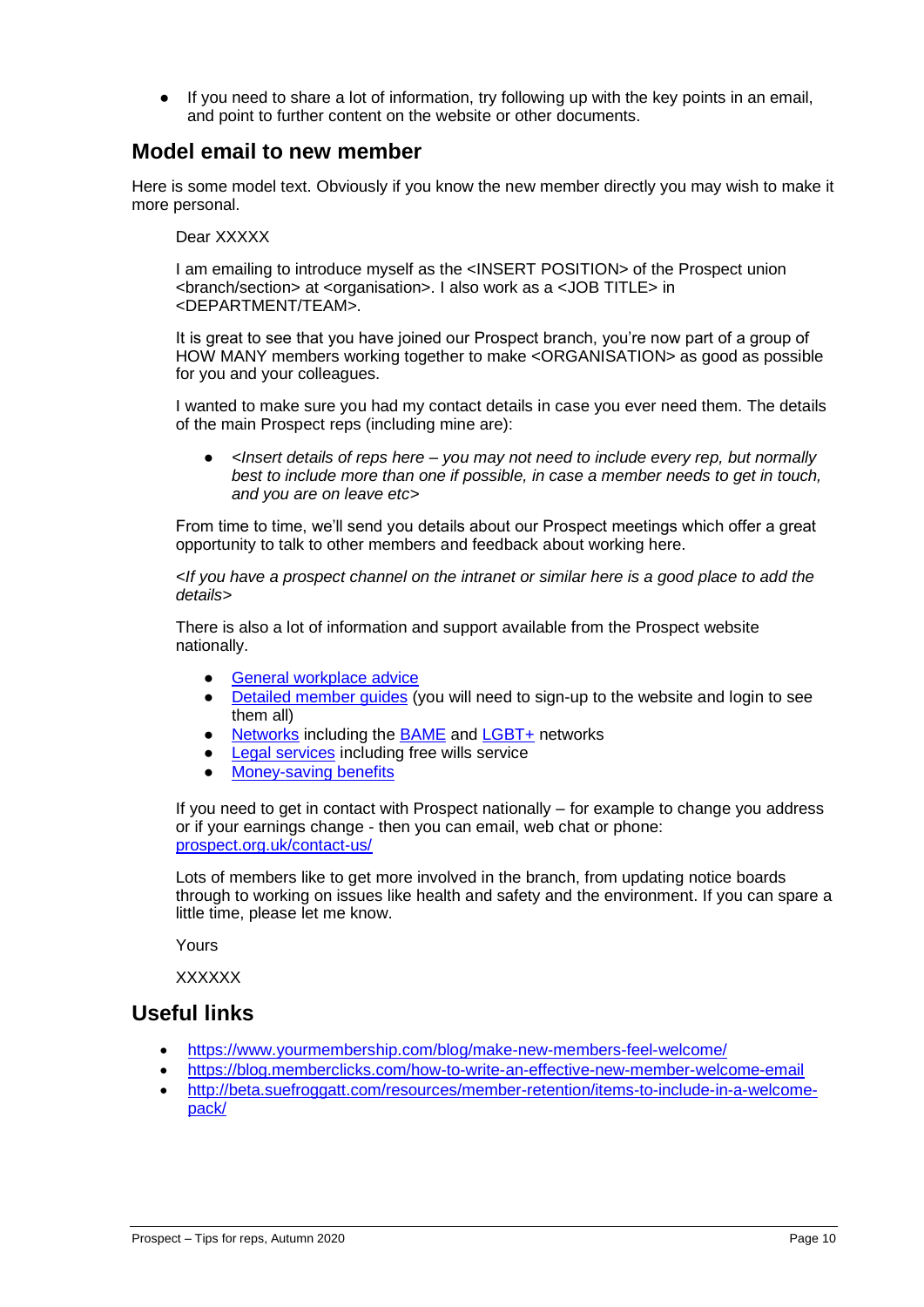# <span id="page-10-0"></span>**Using intranets and other workplace networks to engage**

Our reps' communications survey told us branches use a range of channels to engage with members. This often varies by what is already widely used within an organisation or company. But Yammer, Workplace, WhatsApp, Teams chat, Slack, as well as more traditional Intranets are all in use.

The tips in this section are designed to be helpful on a range of different platforms.

# <span id="page-10-1"></span>**Top tips**

#### **Choose a platform that people are familiar with**

When starting a new group or channel, its success will depend on engagement and people are far more likely to engage if they know the platform. Throwing in a new platform to 'learn' can be off-putting when people are busy.

#### **Don't use too many different platforms**

For group communications, stick to as few platforms as possible. Different threads about the same topic on different platforms is confusing for members and difficult to manage for you.

#### **You should choose the right platform for the right activity**

Steer away from a highly populated chat platform for important announcements and use email instead so the message doesn't get lost. Or, to get ideas, you might ask people to contribute using a Google Doc rather than spamming the channel with hundreds of different messages that will be hard to collate.

#### **Identify some champions**

You might have colleagues who will act as advocates for a platform by posting regularly or directing other colleagues to the platform. They might also help with technical queries or hints and tips as to how to use the platform successfully.

#### **Gather thoughts from members**

Be open to ideas from members around which platforms they prefer and how to make the most of the channel. If it will help them engage more, it'll only help you!

#### **Welcome new members to groups/channels**

It can be quite daunting being added to a new group if you don't know anybody so, as the admin, welcome new members by introducing them and ask your advocates to say hello too. New members will feel more comfortable and be more likely to voice useful contributions.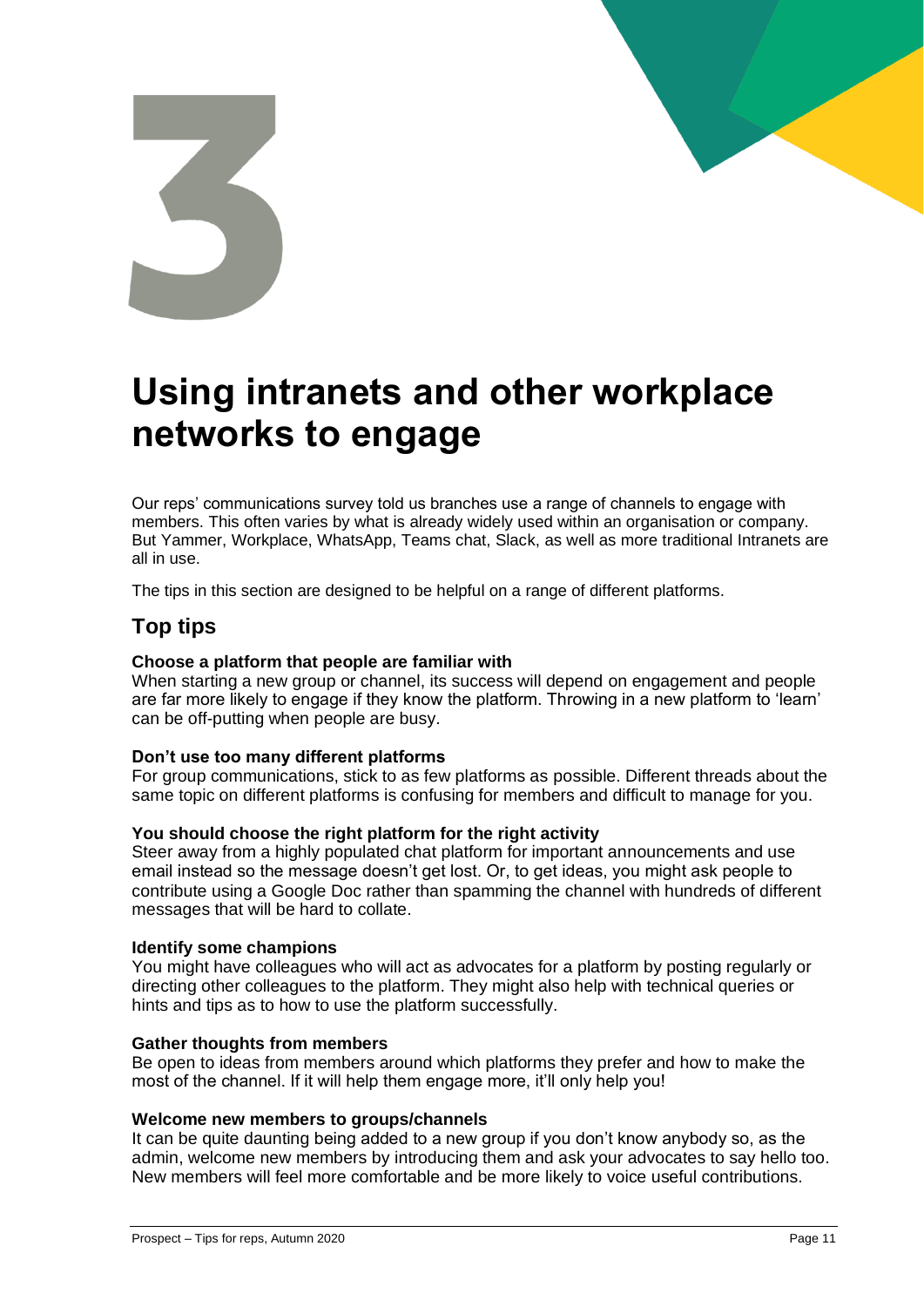#### **Keep the group/channel membership fresh**

If people leave the organisation, make sure they don't remain in the group.

#### **Respect people's right to switch off**

If you get loads of messages and conversations happening on the platform you use, that's great but respect people who may only want to engage occasionally. They shouldn't be expected to read every single message. This is another reason to make important announcements using a different channel so no-one misses out. Say that you don't expect people to reply out of hours and make other people aware of your approach. People have a right to switch off.

#### **Keep the discussion focused and on topic**

Try not to stray into conversations about the previous night's TV or recent football results. It can exclude people from the group and, therefore from hearing the important discussions. Remind people of the community guidelines if needed.

#### **Keep your posts engaging**

People have hundreds of messages to read across multiple platforms, every day. Keep people in your group engaged by only communicating when you have something to say, share or ask, and attract their attention using photos, emojis, videos, voice messages and gifs. Keep your content appropriate and don't go overboard – a gif with every message can get quite annoying

#### **Stay engaged**

If your goal is to engage your members on the platform, you must stay engaged yourself. Keep an active presence up, answer queries quickly and don't go absent for long periods of time. You can't expect the community to engage if you're not doing so yourself.

#### **But…you can switch off as well!**

Set some boundaries for when you engage and when you have some downtime. You might want to mute a group at certain times of the day so you're not constantly getting notifications. While it's important to stay engaged, an 'always on' culture helps nobody and we all need to switch off for the good of our mental health.

## <span id="page-11-0"></span>**Some useful links**

**WhatsApp** <https://shaz.co.uk/whatsapp-etiquette-for-business/> [https://www.forbes.com/sites/paularmstrongtech/2018/04/29/how-to-run-a-successful](https://www.forbes.com/sites/paularmstrongtech/2018/04/29/how-to-run-a-successful-whatsapp-group/)[whatsapp-group/](https://www.forbes.com/sites/paularmstrongtech/2018/04/29/how-to-run-a-successful-whatsapp-group/)

#### Yammer

<https://www.talksocialtome.com/increase-yammer-engagement/> [https://www.spigroup.com/2019/09/03/four-tips-you-can-use-right-now-to-make-your](https://www.spigroup.com/2019/09/03/four-tips-you-can-use-right-now-to-make-your-yammer-posts-more-engaging/)[yammer-posts-more-engaging/](https://www.spigroup.com/2019/09/03/four-tips-you-can-use-right-now-to-make-your-yammer-posts-more-engaging/)

#### **Workplace**

<https://www.linkedin.com/pulse/6-tips-using-workplace-facebook-ren%C3%A9e-van-holsteijn/> <https://www.gend.co/blog/best-practice-tips-for-workplace-users>

**Slack** 

<https://www.franzvitulli.com/7-tips-use-slack-effectively/> <https://www.wired.co.uk/article/how-to-use-slack-tips-tricks> <https://e-m-marketing.com/2016/03/15/slack-secrets-to-success>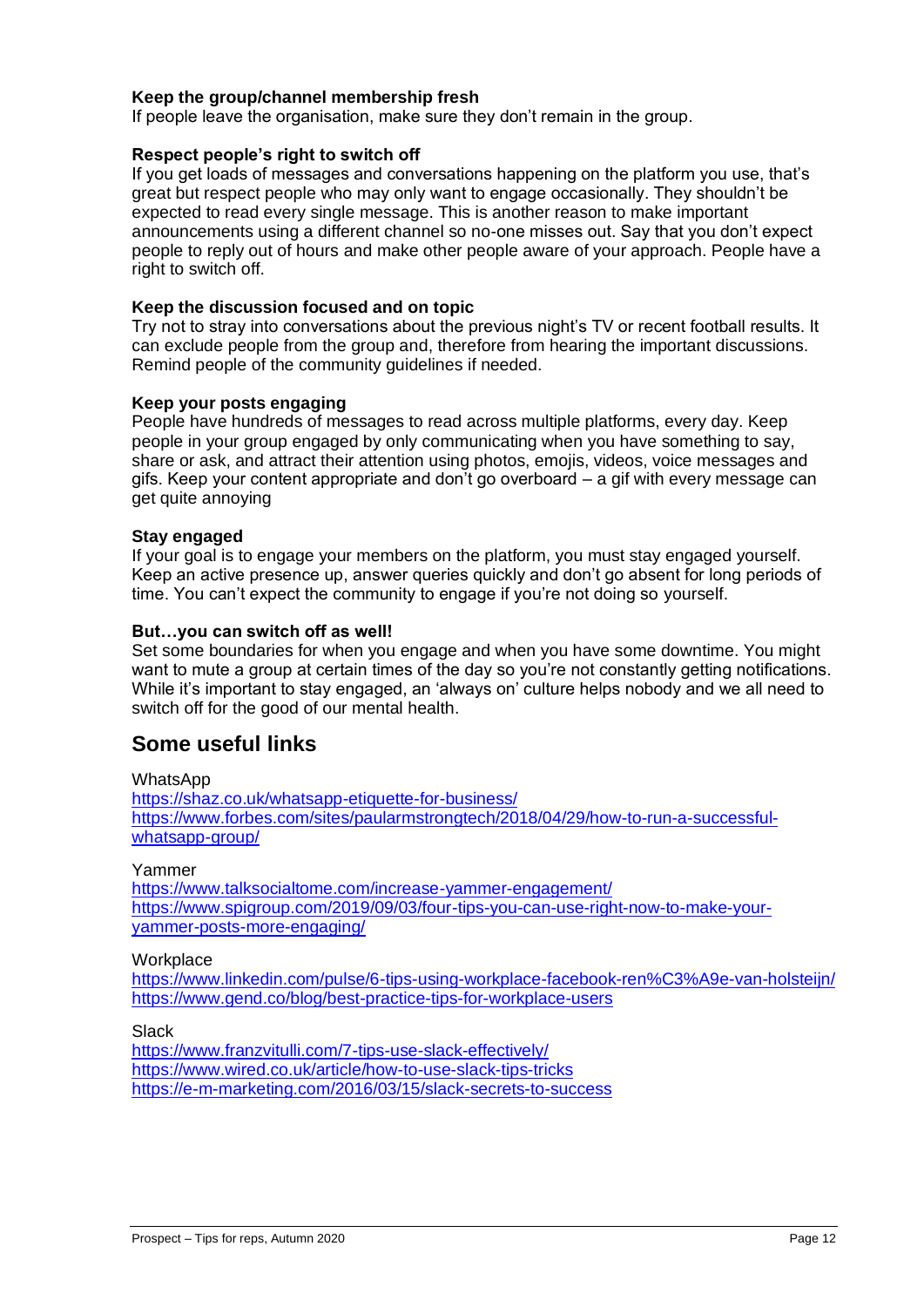# <span id="page-12-0"></span>**Writing tips for reps**

# <span id="page-12-1"></span>**Ideas to keep in mind for reps writing branch emails/newsletters**

#### **Know your audience**

Before you start writing, think about who you're writing to - all members or a group of members with a common link?

You can tailor your content based on their level of knowledge and involvement. For some groups, this means recapping previous information before you share new details. For other, more engaged groups, you can be brief on the background and cut straight to the next steps.

No matter who you're communicating with, think about why you're writing to them: what do you want them to think, feel and do as a result of your communication? Without this insight, you'll just be broadcasting information rather than engaging them in activity.

#### **Know your message/purpose**

#### **Some communications are simply about sharing information so make the content relevant to the audience's needs. Always make an ask to do something after reading:**

- Report on a particular event, such as the outcome of a meeting, needs to mention how members' views were heard and what steps will follow. An ask could be around sharing with other colleagues or giving more feedback
- Participation and feedback, like in a ballot?
- Giving notice of a forthcoming event needs to mention why the session is important to members, what are you discussing which matters? An ask is to sign up and share
- A general branch round-up needs to mention how members' views were heard, what success the branch has had in the workplace, what the wider union is undertaking. An ask could be how members can help or get involved further.

Use the subject line of the email to distil the essence of your message, or the email's purpose, and keep to a short sentence.

#### **Be concise**

Keep your stories or emails as brief as possible. Be clear and concise. Keep your sentences short and to the point and don't repeat yourself.

A good tip is to write out everything you want to say, then reorder the text to give better flow, then edit hard.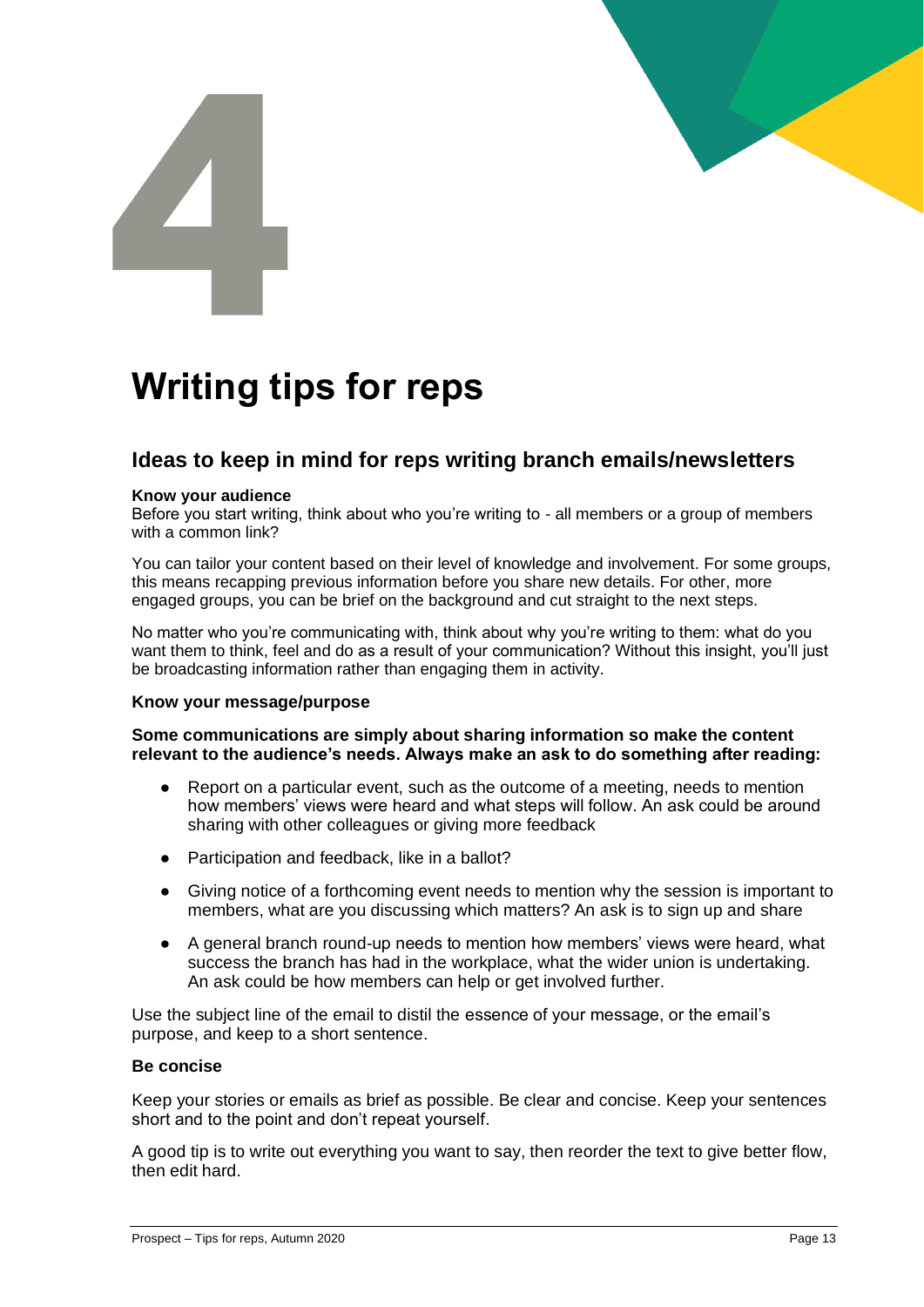Break up your paragraphs as long and dense text can be off-putting to read on screen. Make one point, per paragraph.

#### **Bullet points/bold**

Make use of bullet points for lists, statistics or to emphasise your main points.

For example:

- Staff on Grade A will get a 3% pay increase
- Staff on Grade B will get a 3.5% pay increase

Bold up words or sentences if they are crucial to your message.

#### **Jargon/acronyms/don't assume knowledge**

Workplaces tend to be breeding grounds for acronyms and jargon, but don't assume knowledge on your readers' behalf. This can be particularly off-putting for new staff and, therefore, recruits.

In the first instance, always spell out acronyms in full, even ones that you think are commonly known, for example T&Cs for terms and conditions or H&S for health and safety.

Similarly, be as specific as possible and give instructions if you're giving crucial information, such as the location of a meeting.

#### **Images/Graphics**

A well-chosen image with a good headline is far more effective at getting your message across than writing 500 words.

Pictures should not be an afterthought but a critical part of your communications. If nothing else, breaking up large chunks of text with a few pictures will make your emails/newsletters much more attractive.

Some good sources of free and royalty-free images:

- <https://unsplash.com/>
- <https://www.pexels.com/>

#### **Proofreading/grammar/punctuation**

If possible, ask a colleague to read through your email before sending. Reading what you have written out loud is another useful technique to spot mistakes.

Always check that names, job titles, locations are spelt correctly and use Prospect's housestyle for, among the things, laying out dates, names/job titles and using capital letters.

**Try to get [apostrophes](https://www.thepunctuationguide.com/apostrophe.html) and other grammar right. [Grammarly](https://www.grammarly.com/) is a free and useful online tool.**